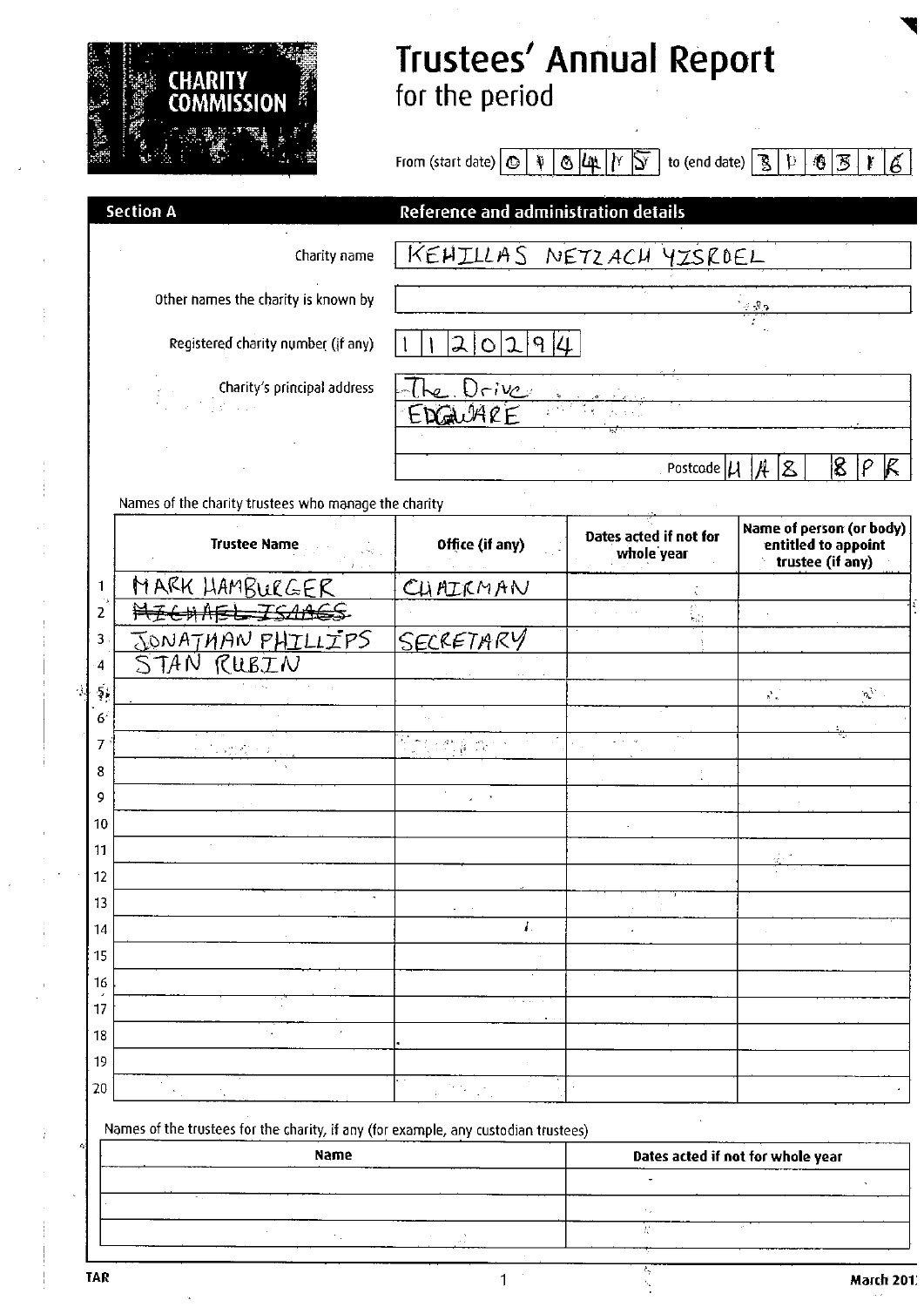#### **Section A**

 $\ddot{\phantom{1}}$ 

 $\frac{1}{2}$ 

#### Reference and administration details (continued)

| Names and addresses of advisers (optional information)                                          |  |                  |                                      |                |  |  |
|-------------------------------------------------------------------------------------------------|--|------------------|--------------------------------------|----------------|--|--|
| <b>Type of adviser</b>                                                                          |  | Name             |                                      | <b>Address</b> |  |  |
|                                                                                                 |  |                  |                                      |                |  |  |
|                                                                                                 |  |                  |                                      |                |  |  |
|                                                                                                 |  |                  |                                      |                |  |  |
|                                                                                                 |  |                  |                                      |                |  |  |
| Name of chief executive or names of senior staff members (optional information)                 |  |                  |                                      |                |  |  |
|                                                                                                 |  |                  |                                      |                |  |  |
| <b>Section B</b>                                                                                |  |                  | Structure, governance and management |                |  |  |
| Description of the charity's trusts                                                             |  |                  |                                      |                |  |  |
| Type of governing document<br>(eg trust deed, constitution                                      |  | CONSTITUTION     |                                      |                |  |  |
|                                                                                                 |  |                  |                                      |                |  |  |
| How the charity is constituted<br>(eg trust, association, company)                              |  | CHARITABLE TRUST |                                      |                |  |  |
| Trustee selection methods<br>(eg appointed by, elected by)                                      |  |                  | APPOINTED BY EXISTING RUSTEES        |                |  |  |
| Additional governance issues (optional information                                              |  |                  |                                      |                |  |  |
| You may choose to include additional<br>information, where relevant, about:                     |  |                  |                                      |                |  |  |
| · policies and procedures adopted for the<br>induction and training of trustees;                |  |                  |                                      |                |  |  |
| • the charity's organisational structure and any<br>wider network with which the charity works; |  |                  |                                      |                |  |  |
| · relationship with any related parties:                                                        |  |                  |                                      |                |  |  |
| · trustees' consideration of major risks and the<br>system and procedures to manage them.       |  |                  |                                      |                |  |  |
|                                                                                                 |  |                  |                                      |                |  |  |
|                                                                                                 |  |                  |                                      |                |  |  |
|                                                                                                 |  |                  |                                      |                |  |  |
|                                                                                                 |  |                  |                                      |                |  |  |
|                                                                                                 |  |                  |                                      |                |  |  |
|                                                                                                 |  |                  |                                      |                |  |  |
|                                                                                                 |  |                  |                                      |                |  |  |
|                                                                                                 |  |                  |                                      |                |  |  |
|                                                                                                 |  |                  |                                      |                |  |  |
|                                                                                                 |  |                  |                                      |                |  |  |
|                                                                                                 |  |                  |                                      |                |  |  |
|                                                                                                 |  |                  |                                      |                |  |  |
|                                                                                                 |  |                  |                                      |                |  |  |
|                                                                                                 |  |                  |                                      |                |  |  |
|                                                                                                 |  |                  |                                      |                |  |  |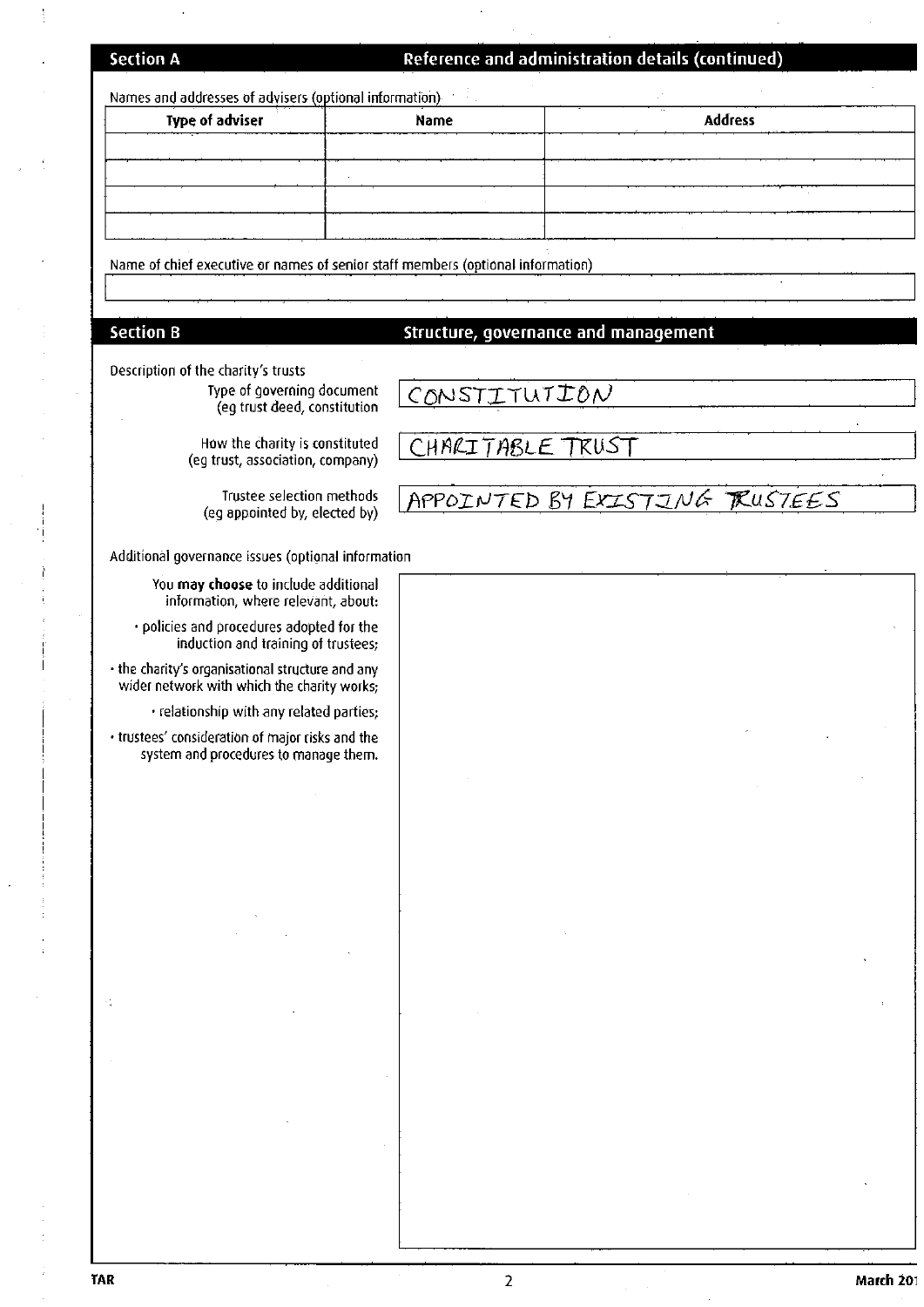| <b>Section C</b>                                                                              | <b>Objectives and activities</b>                                                                       |
|-----------------------------------------------------------------------------------------------|--------------------------------------------------------------------------------------------------------|
|                                                                                               |                                                                                                        |
| Summary of the objects of the charity set<br>out in its governing document                    | THE ADVANCEMENT OF THE ORTHODOX JEWISH RELIGION<br>AND ORTHODOX JEWISH EDUCATION, IN PARTICULAR BUT    |
|                                                                                               | NOT EXCLUSIVELY IN EDGUALE MIDDLESEX.<br>THE RELIEF OF FINANCIAL HAKOSHIP OF THE JEWISH                |
|                                                                                               |                                                                                                        |
|                                                                                               | COMMUNITY ZN EDGARE, MIDDLESEX AND TO FURTMER                                                          |
|                                                                                               | ABSOLUTE DISCRETION, MAY DETERMINE FROM TIME TO TIME                                                   |
| Summary of the main activities<br>undertaken for the public benefit in relation               | i) THE PROVISION OF RELIGIOUS SERVICES IN ACCORDANCE<br>WITH THE TRACTION OF THE GRTHODOX JEWISH FAITH |
| to these objects (include within this section<br>the statutory declaration that trustees have | (I) THE PROUJSION OF JEWISH RELIGIOUS EDUCATION FOR<br>ADULTS, YOUTH AND CHILDREN                      |
| had regard to the guidance issued by the                                                      | (ii) ASSISTING THE NEEDY OF THE EDGWARE JEWISH COMMUNITY                                               |
| Charity Commission on public benefit)                                                         | ALL OF THE ABOVE WERE PERFORMED IN AGORDANCEWITH THE                                                   |
| Additional details of objectives and activities (optional information)                        | GUIDANCE I SSUED BY THE CHARITY CONNISS ION ON RUBLIC BENEFIT                                          |
| You may choose to include further                                                             |                                                                                                        |
| statements, where relevant, about:                                                            |                                                                                                        |
| · policy on grantmaking;                                                                      |                                                                                                        |
| · policy programme related investment;                                                        |                                                                                                        |
| · contribution made by volunteers.                                                            |                                                                                                        |
|                                                                                               |                                                                                                        |
|                                                                                               |                                                                                                        |
|                                                                                               |                                                                                                        |
|                                                                                               |                                                                                                        |
|                                                                                               |                                                                                                        |
| <b>Section D</b>                                                                              |                                                                                                        |
|                                                                                               | Achievements and performance                                                                           |
| Summary of the main achievements of the<br>charity during the year                            | ADULT EDUCATION CLASSES, IN THERE MAIN, LED                                                            |
|                                                                                               | BY THE RABBZ DFTHE SYNAGOGUE CONTINUE                                                                  |
|                                                                                               | TO THRIVE WITH MANY DIFFERENT COURSES                                                                  |
|                                                                                               | AND LECTURES GIVEN.                                                                                    |
|                                                                                               | FUNDS BOTH COLLECTED AND THEN OISTRIGHTED                                                              |
|                                                                                               | TO NEEDY FAMILIES CONTINUE TO BE A                                                                     |
|                                                                                               |                                                                                                        |
|                                                                                               |                                                                                                        |
|                                                                                               | <b>PRIORITY FOR THE CONGREGATION.</b>                                                                  |
|                                                                                               |                                                                                                        |
|                                                                                               |                                                                                                        |
|                                                                                               |                                                                                                        |
|                                                                                               |                                                                                                        |
|                                                                                               |                                                                                                        |
|                                                                                               |                                                                                                        |
|                                                                                               |                                                                                                        |
|                                                                                               |                                                                                                        |
|                                                                                               |                                                                                                        |

 $\frac{1}{4}$ 

 $\ddot{\phantom{a}}$ 

 $\bar{\beta}$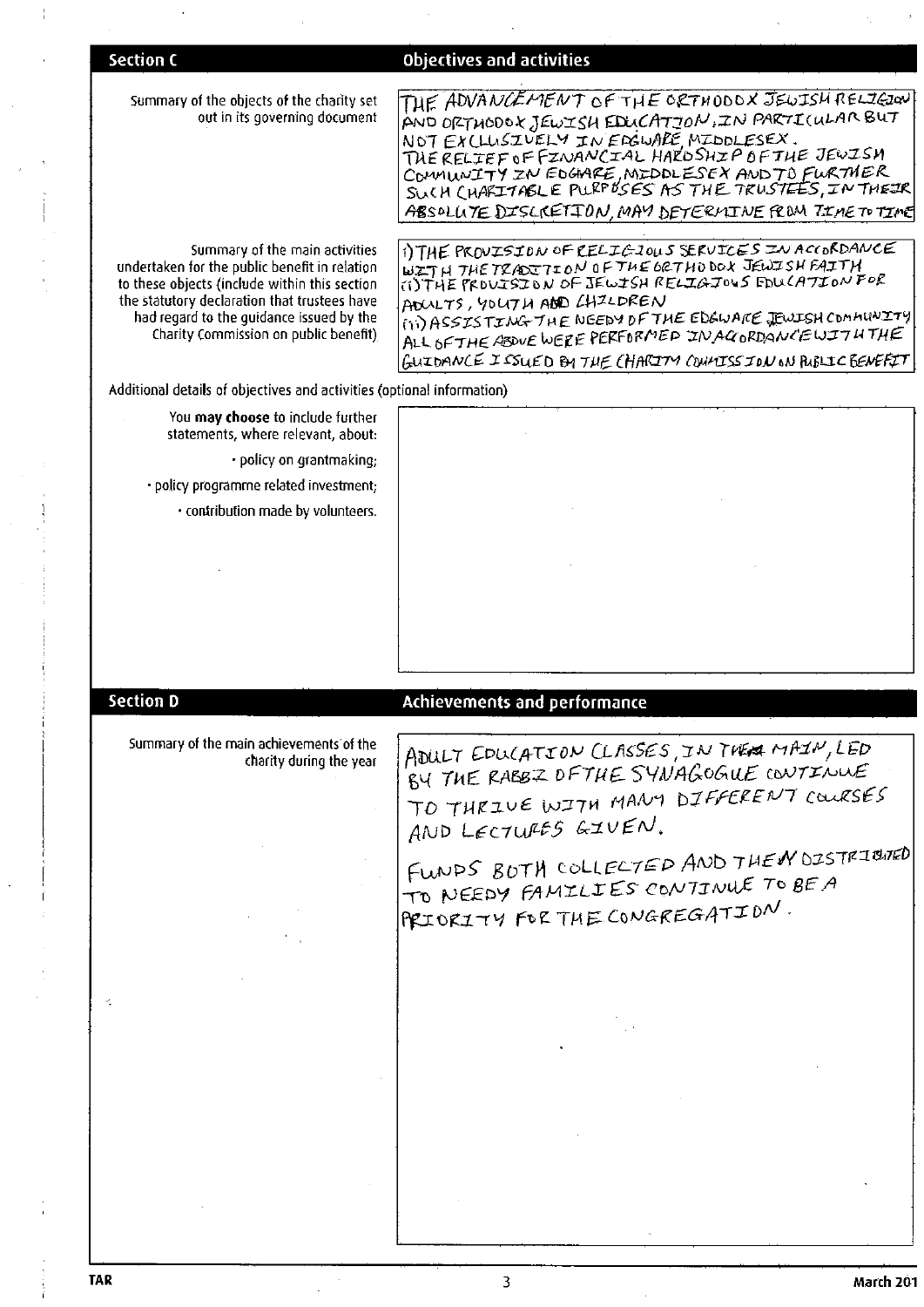| <b>Section E</b>                                                                       | <b>Financial review</b>                                                                                                                          |
|----------------------------------------------------------------------------------------|--------------------------------------------------------------------------------------------------------------------------------------------------|
|                                                                                        |                                                                                                                                                  |
| Brief statement of the<br>charity's policy on reserves                                 | RESERVES ARE MAINTAINED TO ENSURE<br>THAT WE HAVE ADEQUATE RESOURCES AURILIABLE<br>TO MEET EXPECTED OUTGOINGS FOR ATLEAST<br>THE NEXT IZ MONTHS. |
| Details of any funds materially in deficit                                             |                                                                                                                                                  |
|                                                                                        |                                                                                                                                                  |
| Further financial review details (optional information)                                |                                                                                                                                                  |
| You may choose to include additional<br>information, where relevant, about:            |                                                                                                                                                  |
| · the charity's principal sources of funds<br>(including any fundraising);             |                                                                                                                                                  |
| · how expenditure has supported the key<br>objectives of the charity;                  |                                                                                                                                                  |
| · investment policy and objectives including<br>any ethical investment policy adopted. |                                                                                                                                                  |
|                                                                                        |                                                                                                                                                  |
|                                                                                        |                                                                                                                                                  |
| <b>Section F</b>                                                                       | Other optional information                                                                                                                       |
|                                                                                        |                                                                                                                                                  |
|                                                                                        |                                                                                                                                                  |
|                                                                                        |                                                                                                                                                  |
|                                                                                        |                                                                                                                                                  |
|                                                                                        |                                                                                                                                                  |
|                                                                                        |                                                                                                                                                  |
|                                                                                        |                                                                                                                                                  |
| 4<br>Section G                                                                         | Declaration                                                                                                                                      |
| The trustees declare that they have approved the trustees' report above                |                                                                                                                                                  |
| Signed on behalf of the charity's trustees                                             |                                                                                                                                                  |
| Signature(s)                                                                           |                                                                                                                                                  |
| Full name(s)                                                                           | BRETT ANTHONY<br>57AN<br>SIMON                                                                                                                   |
| Position (eg Secretary, Chair, etc)                                                    | TREASURER<br>$TV$ UST                                                                                                                            |
| Date                                                                                   | O<br>Ъ<br>уp<br>$\mathbf{h}$                                                                                                                     |
| <b>TAR</b>                                                                             | March 201<br>4                                                                                                                                   |

 $\epsilon$ 

 $\gamma_{\rm s}$  (  $\gamma_{\rm s}$  $\bar{\phantom{a}}$   $\bar{\gamma}$ 

 $\frac{1}{4}$ 

J,

 $\hat{\boldsymbol{\theta}}$ 

 $\bar{\tau}$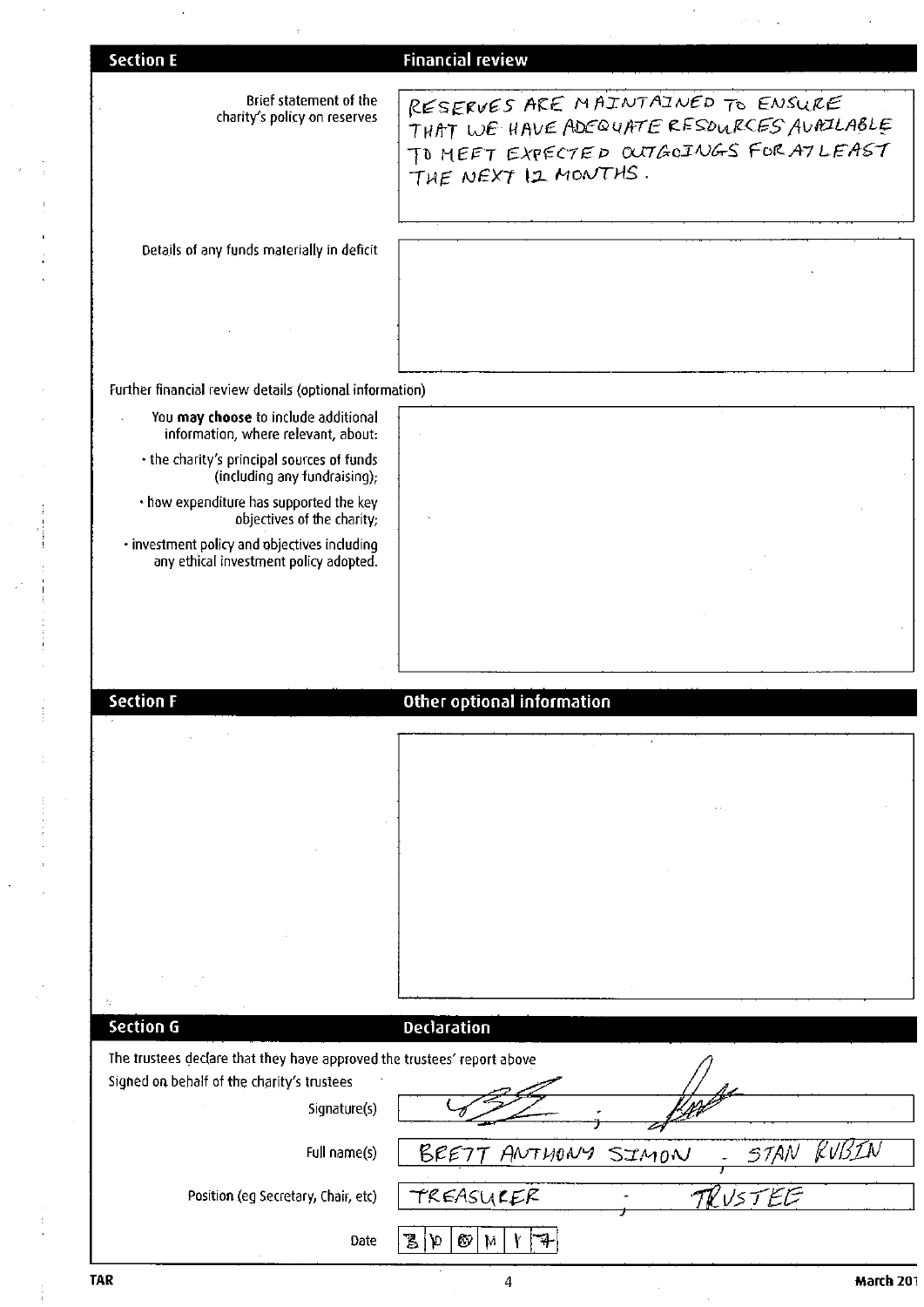

# **CHARITY COMMISSION**<br>FOR ENGLAND AND WALES

### **Receipts and Payments Accounts**

|                                                                                                                                                                                       | Charity name   KEUILLAS NETZACH YJSROEL                        |                                            |                                           |                                   |                                                                                 |
|---------------------------------------------------------------------------------------------------------------------------------------------------------------------------------------|----------------------------------------------------------------|--------------------------------------------|-------------------------------------------|-----------------------------------|---------------------------------------------------------------------------------|
| Charity number (if any)                                                                                                                                                               | $\vert 2 \vert$                                                | 19H<br>$0\vert 2$                          |                                           |                                   |                                                                                 |
| For the period from (start date)                                                                                                                                                      | $\mathfrak{P}^-$<br>$\rho$                                     | 0 4 05                                     | to (end date)                             | BΙ<br>$\mathsf{p}$                | 6<br>ී<br>$ \mathcal{O} $<br>$\mathbf{F}$                                       |
| Section A                                                                                                                                                                             | <b>Receipts and payments</b>                                   |                                            |                                           |                                   |                                                                                 |
| <b>A1 Receipts</b>                                                                                                                                                                    | Unrestricted<br>funds<br>to the nearest<br>£                   | Restricted<br>funds<br>to the nearest<br>£ | Endowment<br>funds<br>to the nearest<br>£ | Tota funds<br>to the nearest<br>£ | Last year<br>to the nearest<br>£                                                |
| <b>E</b> MEMBERSHIP FEES<br>FUNDRAJSI <i>NG</i> ACJIUITIBI<br>GENERAL DONATIONS<br>GJF1 AZD REFUNDS<br>INTEREST RECEZUED<br>OTHER INCOME                                              | 57,607<br>15,467<br>67.115<br><u> 8,931</u><br>370<br>13486    |                                            |                                           |                                   | <u>57,203</u><br>9,978<br>67,508<br>14,669<br>679<br>7,084                      |
| Sub total<br>A2 Asset and investment sa es, etc<br>Total receipts                                                                                                                     | <u> 72976</u>                                                  |                                            |                                           |                                   | 157/121<br>15712                                                                |
| <b>A3 Payments</b>                                                                                                                                                                    |                                                                |                                            |                                           |                                   |                                                                                 |
| EMPLOYEE COSTS<br>RREMISES COSTS<br>PAYMENIS TO NEEDY FAMILIES SI351<br>ADUINISTRATION COSTS<br>ØFUNDRAZSING (0575<br><u>BTHER COSTS</u>                                              | <u>70,712</u><br>29.79<br>5.387<br>12928                       |                                            |                                           |                                   | <u> 70,947</u><br>20,975<br><u>63.873</u><br>6,983<br><u>647 </u><br>10,574     |
| Sub tota                                                                                                                                                                              |                                                                |                                            |                                           |                                   |                                                                                 |
| A4 Asset and investment purchases, etc<br><b>Total payments</b><br>Net of receipts/(payments)<br>A5 Transfers between funds<br>A6 Cash funds ast year end<br>Cash funds this year end | <u> 170,169</u><br>70,169<br><u>2,807</u><br>77 99 D<br>80,797 |                                            |                                           |                                   | <u> 17,999 </u><br>173, 999<br><u>(16,878)</u><br>₩<br><u>94,868 </u><br>77.990 |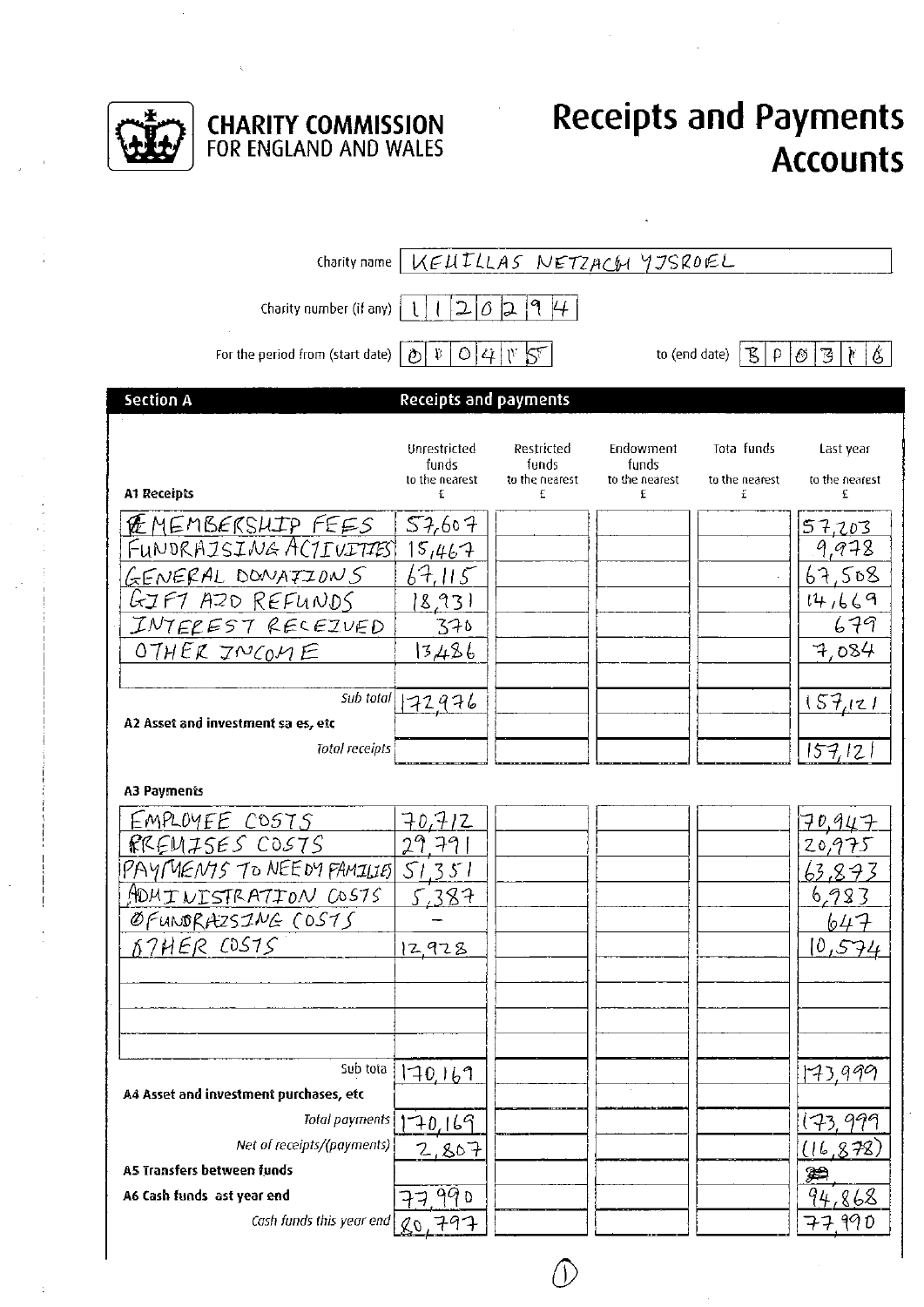| <b>Section B</b>                                             | Statement of assets and liabilities at the end of the period                      |                                              |                                            |                                           |
|--------------------------------------------------------------|-----------------------------------------------------------------------------------|----------------------------------------------|--------------------------------------------|-------------------------------------------|
|                                                              | Detais                                                                            | Unrestricted<br>funds<br>to the nearest<br>£ | Restricted<br>funds<br>to the nearest<br>£ | Endowment<br>funds<br>to the nearest<br>£ |
| <b>81 Cash funds</b>                                         | CASHAT BANK                                                                       | 80,797                                       |                                            |                                           |
|                                                              |                                                                                   |                                              |                                            |                                           |
|                                                              | <b>Total cash funds</b><br>(agree balances with receipts and payments account(s)) | 80,797                                       |                                            |                                           |
|                                                              |                                                                                   | Unrestricted                                 | Restricted                                 | Endowment                                 |
|                                                              | Detai s                                                                           | funds<br>to the nearest<br>£                 | funds<br>to the nearest<br>£               | funds<br>to the nearest<br>£              |
| <b>B2 Other monetary assets</b>                              |                                                                                   |                                              |                                            |                                           |
|                                                              |                                                                                   |                                              |                                            |                                           |
|                                                              |                                                                                   |                                              |                                            |                                           |
|                                                              |                                                                                   |                                              |                                            |                                           |
|                                                              |                                                                                   | Fund to which                                | Cost                                       | Current va ue                             |
|                                                              | Detai s                                                                           | asset be ongs                                | (optiona)                                  | (optiona)                                 |
| <b>B3</b> nvestment assets                                   |                                                                                   |                                              |                                            |                                           |
|                                                              |                                                                                   |                                              |                                            |                                           |
|                                                              |                                                                                   |                                              |                                            |                                           |
|                                                              |                                                                                   |                                              |                                            |                                           |
|                                                              | Detai s                                                                           | Fund to which<br>asset be ongs               | Cost<br>(optiona)                          | Current va ue<br>(optiona)                |
| B4 Assets retained for the charity's own use                 |                                                                                   | ×                                            |                                            |                                           |
|                                                              |                                                                                   |                                              |                                            |                                           |
|                                                              |                                                                                   |                                              |                                            |                                           |
|                                                              |                                                                                   |                                              |                                            |                                           |
|                                                              |                                                                                   |                                              |                                            |                                           |
|                                                              | Detai s                                                                           | Fund to which<br>iabi ity re ates            | Amount due<br>(optiona)                    | When due<br>(optiona)                     |
| <b>B5 Liabi ities</b>                                        |                                                                                   |                                              |                                            |                                           |
|                                                              |                                                                                   |                                              |                                            |                                           |
| $\sim$                                                       |                                                                                   |                                              |                                            |                                           |
| Signed by one or two trustees on behalf<br>of a the trustees | Signature                                                                         | Print name                                   |                                            | Date of approva                           |
| $\sim 40$                                                    |                                                                                   | $S.$ Rubin                                   |                                            | 31/01/2014                                |
|                                                              |                                                                                   |                                              |                                            |                                           |
|                                                              |                                                                                   |                                              |                                            | ż                                         |
|                                                              |                                                                                   |                                              |                                            |                                           |

 $\frac{1}{2}$ 

 $\frac{1}{4}$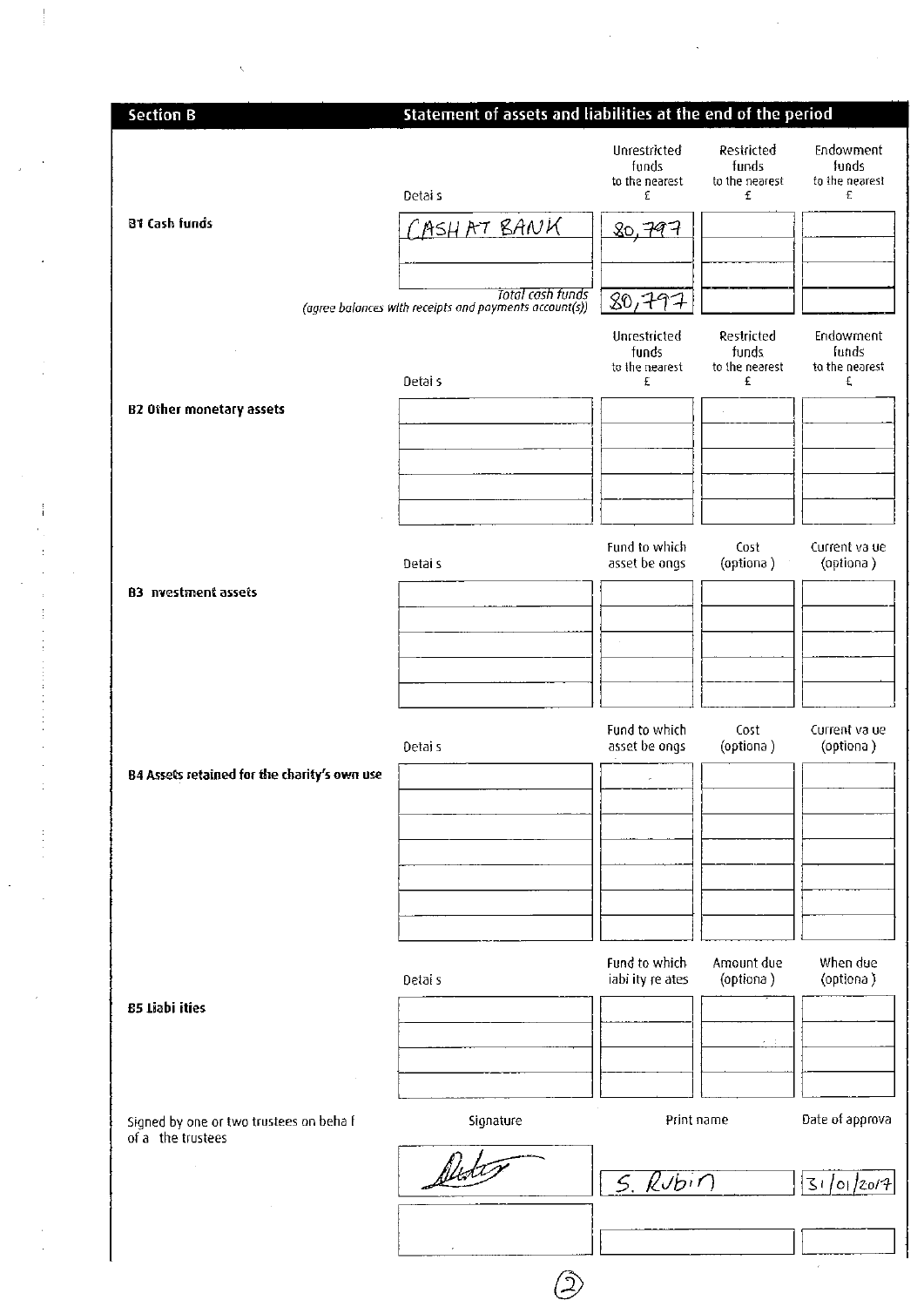## **CHARITY**<br>COMMISSION

## Independent Examiner's Report on the Accounts

| ectión A                                                  | Independent Examiner's Report                                                                                                                                                                                                                                                                                                                                                                                                                                                                                                                                                                                                                                                                            |  |  |
|-----------------------------------------------------------|----------------------------------------------------------------------------------------------------------------------------------------------------------------------------------------------------------------------------------------------------------------------------------------------------------------------------------------------------------------------------------------------------------------------------------------------------------------------------------------------------------------------------------------------------------------------------------------------------------------------------------------------------------------------------------------------------------|--|--|
| Report to the trustees/members of                         | Charity Name<br>KEUILLAS NETZACU UISROEL                                                                                                                                                                                                                                                                                                                                                                                                                                                                                                                                                                                                                                                                 |  |  |
| On accounts for the year ended                            | 9<br>$\overline{3}$<br>(š<br>$\overline{\mathbf{S}}$<br>Charity ne (if any)<br>$\bullet$<br>12<br>D.<br>$\circ$                                                                                                                                                                                                                                                                                                                                                                                                                                                                                                                                                                                          |  |  |
| Set out on pages                                          | (remember to include the page numbers of additional sheets).<br>ナユ                                                                                                                                                                                                                                                                                                                                                                                                                                                                                                                                                                                                                                       |  |  |
| Respective responsibi ities of trustees<br>and examiner   | The charity's trustees are responsib e for the preparation of the accounts. The charity's<br>trustees consider that an audit is not required for this year under section 144 of the<br>Charities Act 2011 (the Charities Act) and that an independent examination is needed.<br>t is my responsiblity to:<br>examine the accounts under section 145 of the Charities Act,                                                                                                                                                                                                                                                                                                                                |  |  |
|                                                           | to follow the procedures laid down in the general Directions given by the Charify<br>Commission (under section 145(5)(b) of the Charities Act), and                                                                                                                                                                                                                                                                                                                                                                                                                                                                                                                                                      |  |  |
|                                                           | to state whether particu ar matters have come to my attention.                                                                                                                                                                                                                                                                                                                                                                                                                                                                                                                                                                                                                                           |  |  |
| Basis of independent examiner's<br>statement              | My examination was carried out in accordance with general Directions given by the<br>Charity Commission. An examination includes a review of the accounting records<br>kept by the charity and a comparison of the accounts presented with those records.<br>t a so includes consideration of any unusual items or disclosures in the accounts, and<br>seeking exp anations from the trustees concerning any such matters. The procedures<br>undertaken do not provide a the evidence that would be required in an audit, and<br>consequent y no opinion is given as to whether the accounts present a 'true and fair'<br>view and the report is imited to those matters set out in the statement be ow. |  |  |
| ndependent examiner's statement                           | n connection with my examination, no matter has come to my attention (other than<br>that disc osed be ow <sup>*</sup> ):                                                                                                                                                                                                                                                                                                                                                                                                                                                                                                                                                                                 |  |  |
|                                                           | (1) which gives me reasonab e cause to be ieve that in, any material respect, the<br>requirements:                                                                                                                                                                                                                                                                                                                                                                                                                                                                                                                                                                                                       |  |  |
| ۰,                                                        | to keep accounting records in accordance with section 130 of the<br>Charities Act:                                                                                                                                                                                                                                                                                                                                                                                                                                                                                                                                                                                                                       |  |  |
|                                                           | to prepare accounts which accord with the accounting records and comply<br>$\bullet$<br>with the accounting requirements of the Charities Act have not been met; or                                                                                                                                                                                                                                                                                                                                                                                                                                                                                                                                      |  |  |
|                                                           | (2) to which, in my opinion, attention shou d be drawn in order to enab e a proper<br>understanding of the accounts to be reached.                                                                                                                                                                                                                                                                                                                                                                                                                                                                                                                                                                       |  |  |
|                                                           | * Please delete the words in the brackets if they do not apply.                                                                                                                                                                                                                                                                                                                                                                                                                                                                                                                                                                                                                                          |  |  |
| Signed<br>İ                                               | Date<br>$\overline{3}$<br>1/17                                                                                                                                                                                                                                                                                                                                                                                                                                                                                                                                                                                                                                                                           |  |  |
| Name                                                      | CHELERN<br>$S_L$ $E$ $P$ $H$ C $V$                                                                                                                                                                                                                                                                                                                                                                                                                                                                                                                                                                                                                                                                       |  |  |
| Re evant professiona qua ification(s)<br>or body (if any) | ICAEW                                                                                                                                                                                                                                                                                                                                                                                                                                                                                                                                                                                                                                                                                                    |  |  |
| <b>Address</b>                                            | 40 صا<br>يى<br>SPRINE VILLA                                                                                                                                                                                                                                                                                                                                                                                                                                                                                                                                                                                                                                                                              |  |  |
|                                                           | EDONARE                                                                                                                                                                                                                                                                                                                                                                                                                                                                                                                                                                                                                                                                                                  |  |  |
|                                                           | HAP<br>7EB                                                                                                                                                                                                                                                                                                                                                                                                                                                                                                                                                                                                                                                                                               |  |  |
|                                                           |                                                                                                                                                                                                                                                                                                                                                                                                                                                                                                                                                                                                                                                                                                          |  |  |